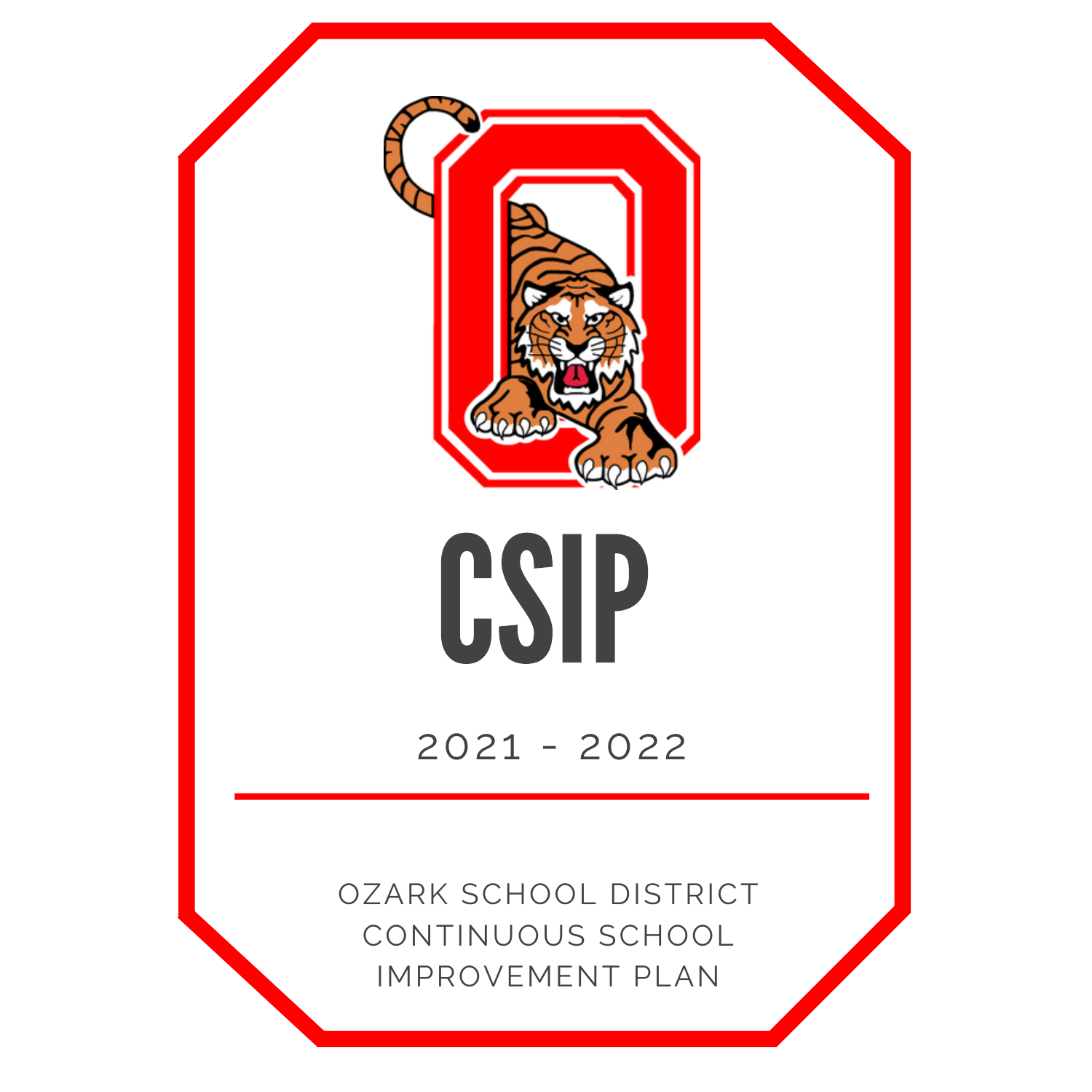## **OZARK SCHOOL DISTRICT: STRATEGIC PLAN**

**Ozark School District**

## **Comprehensive School Improvement Plan**

According to the Department of Elementary and Secondary Education (DESE), each district is compelled to create a Comprehensive School Improvement Plan (CSIP) that details the district's plan to "mobilize resources, redefine effective practices, and incorporate effective strategies and services identified to produce higher student performance as measured by the MSIP performance indicators." In effect, the role of the CSIP is to serve as a "road map" for the longrange improvement over a three to five-year period. The plan "should be driven by data and designed to increase student performance" [\(https://dese.mo.gov/sites/default/files/MSIP5-](https://dese.mo.gov/sites/default/files/MSIP5-CSIP_Guidance.pdf) [CSIP\\_Guidance.pdf\)](https://dese.mo.gov/sites/default/files/MSIP5-CSIP_Guidance.pdf).

With this directive in mind, Ozark Schools has created a plan that incorporates the following required components:

- 1. Description of the Planning Process: The district, as directed by DESE, utilized expertise of the local Board of Education, District Office administrators and district leaders to craft the mission, vision, and belief statements under which the district operates.
- 2. Data Analysis (Internal and External Factors): Ozark Schools identifies areas for improvement by assessing the present status by information gathering data from the three divisions: Learning, Business and Operations. Collectively these data are displayed in a yearly Scorecard which is taken before the local Board of Education. However, monthly, these data are reviewed by the Board through Dashboards. This targeted and transparent approach (as demonstrated in subsequent pages), supplies District personnel and Board members with actionable data in an interactive forum.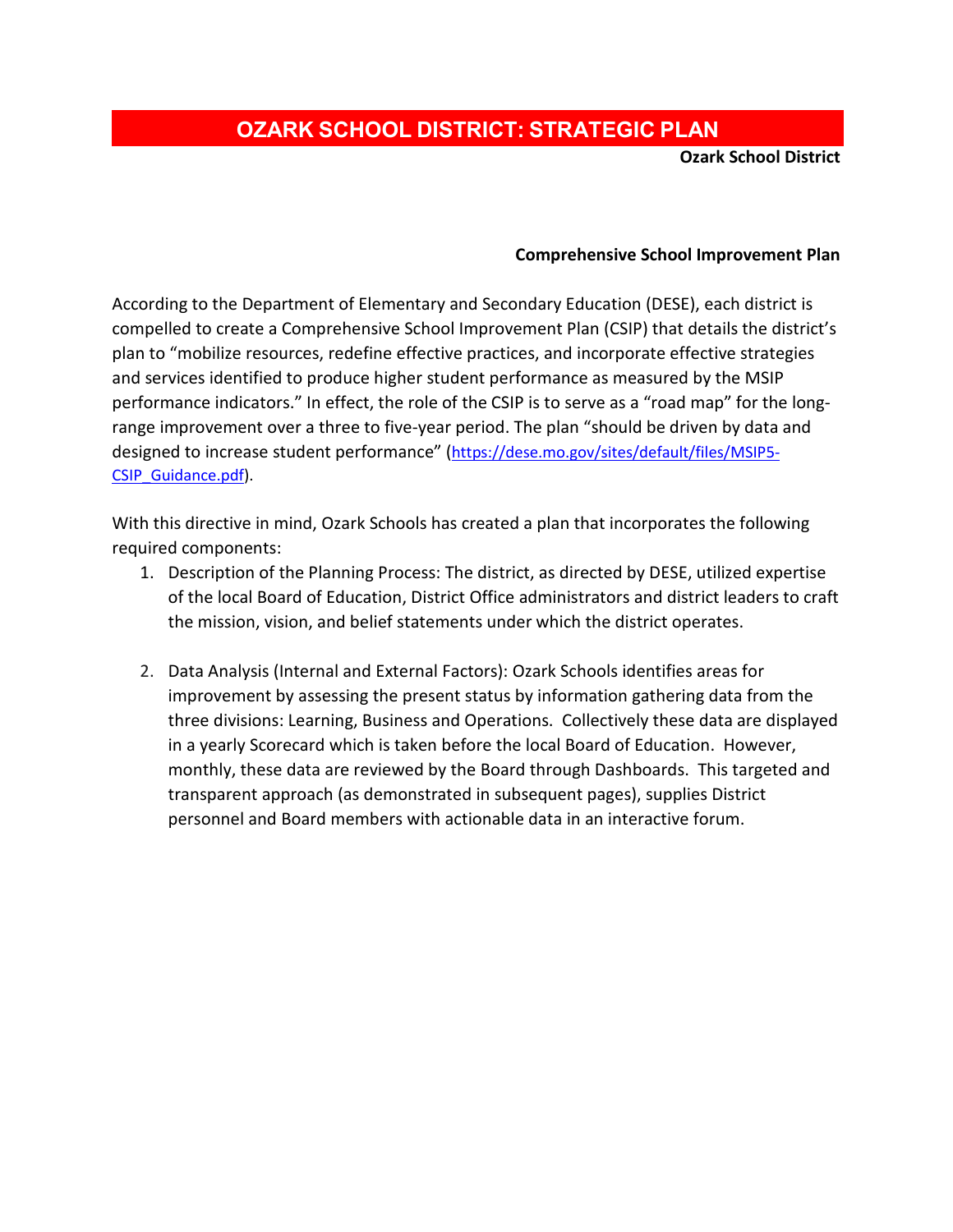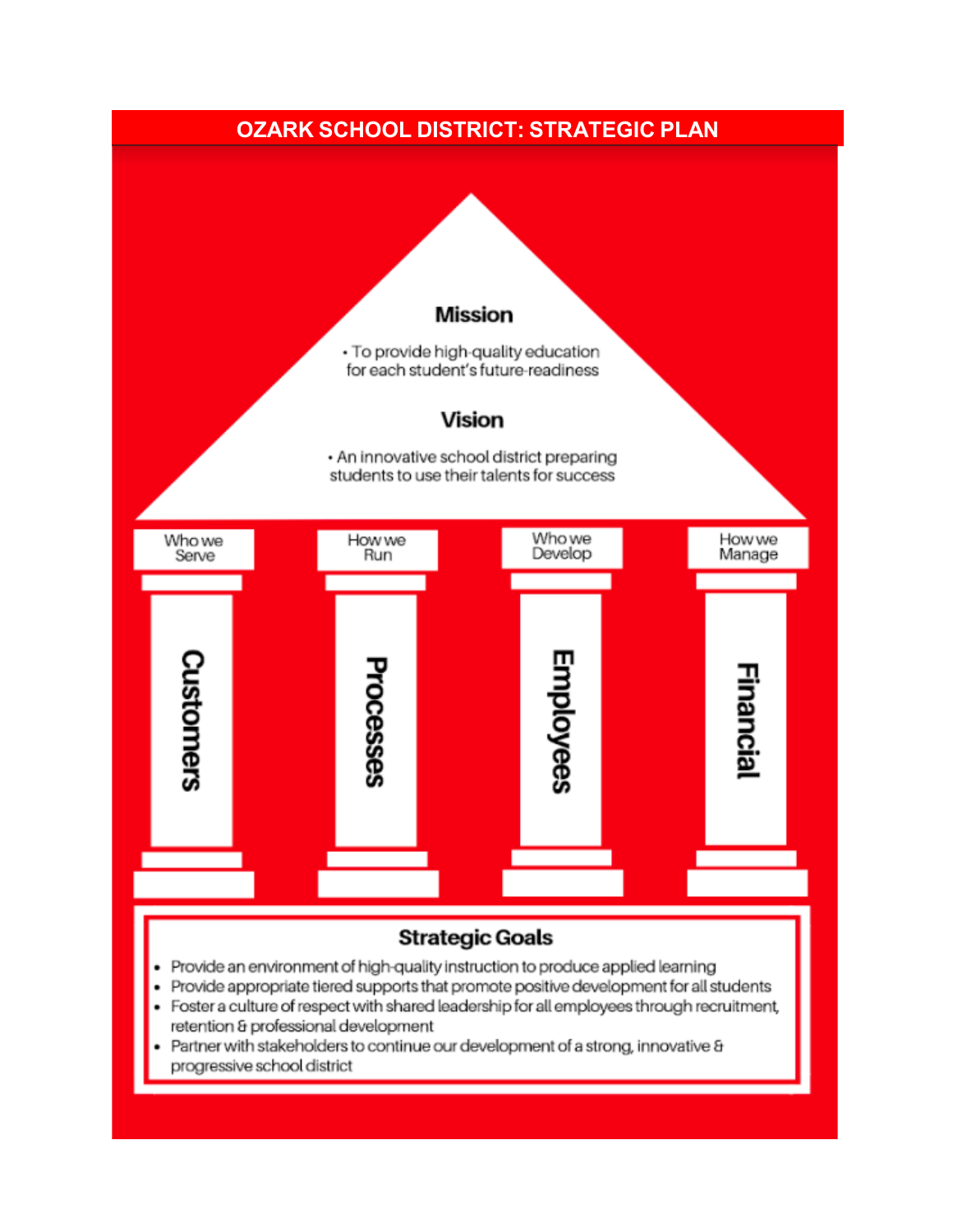Strategic Goal 1: Provide an environment of high-quality instruction to produce applied learning

Tactical Goals: [Learning Division](https://docs.google.com/document/d/1kuim1-n6Yl944KWHUAA4DJa-7OyxRofk/edit)

Tactical Goals: [Operations Division](https://docs.google.com/document/d/0B13XkM7-FokHQV9oZDUySGJZWVdEM3ZjZmxaZkdxcUlmYl9N/edit)

Tactical Goals: [Business Division](https://docs.google.com/document/d/0B13XkM7-FokHSGt1TTZmWEtaZVhNR21xOTdrc3NRMzhscnRV/edit)

Strategic Goal 2: Provide appropriate tiered supports that promote positive development for all students Tactical Goals: [Learning Division](https://docs.google.com/document/d/1kuim1-n6Yl944KWHUAA4DJa-7OyxRofk/edit) Tactical Goals: [Operations Division](https://docs.google.com/document/d/0B13XkM7-FokHQV9oZDUySGJZWVdEM3ZjZmxaZkdxcUlmYl9N/edit)

Tactical Goals: [Business Division](https://docs.google.com/document/d/0B13XkM7-FokHSGt1TTZmWEtaZVhNR21xOTdrc3NRMzhscnRV/edit)

Strategic Goal 3: Foster a culture of respect with shared leadership for all employees through recruitment, retention, and professional development

Tactical Goals: [Learning Division](https://docs.google.com/document/d/1kuim1-n6Yl944KWHUAA4DJa-7OyxRofk/edit)

Tactical Goals: [Operations Division](https://docs.google.com/document/d/0B13XkM7-FokHQV9oZDUySGJZWVdEM3ZjZmxaZkdxcUlmYl9N/edit)

**Tactical Goals: [Business Division](https://docs.google.com/document/d/0B13XkM7-FokHSGt1TTZmWEtaZVhNR21xOTdrc3NRMzhscnRV/edit)** 

Strategic Goal 4: Partner with stakeholders to continue our development of a strong, innovative, and progressive school district

Tactical Goals: [Learning Division](https://docs.google.com/document/d/1kuim1-n6Yl944KWHUAA4DJa-7OyxRofk/edit)

Tactical Goals: [Operations Division](https://docs.google.com/document/d/0B13XkM7-FokHQV9oZDUySGJZWVdEM3ZjZmxaZkdxcUlmYl9N/edit)

Tactical Goals: [Business Division](https://docs.google.com/document/d/0B13XkM7-FokHSGt1TTZmWEtaZVhNR21xOTdrc3NRMzhscnRV/edit)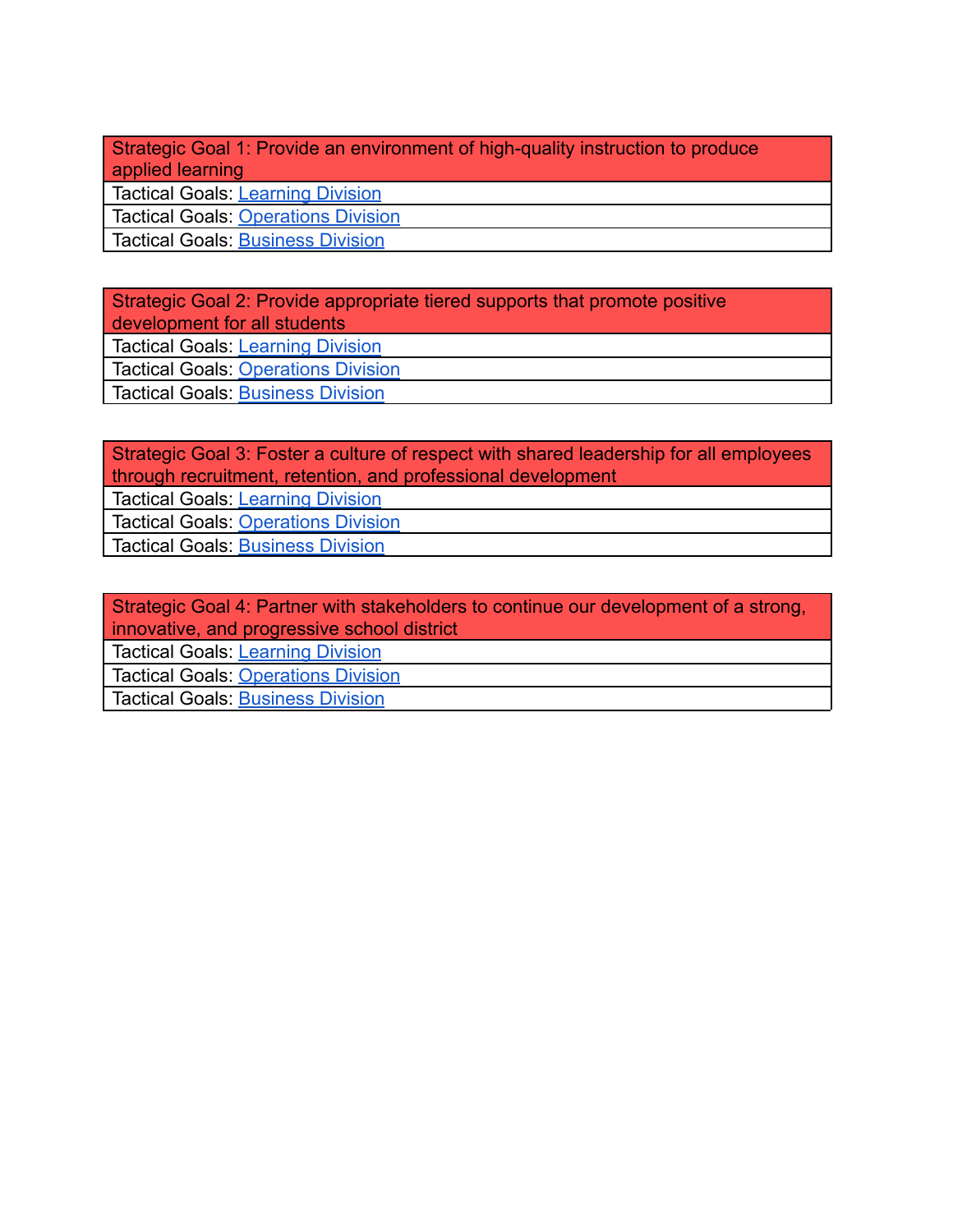| Tactical Goal 1: Business Division                                             |                 |
|--------------------------------------------------------------------------------|-----------------|
| Provide an environment of high-quality instruction to produce applied learning |                 |
| Complete Safe Schools Videos by the                                            | <b>Evidence</b> |
| due date                                                                       |                 |
| Building attendance reported accurately                                        | <b>Evidence</b> |
| Overall turnover rate                                                          | <b>Evidence</b> |
| Certified turnover rate                                                        | <b>Evidence</b> |
| Classified turnover rate                                                       | <b>Evidence</b> |

| <b>Tactical Goal 2: Business Division</b>                                              |                 |  |
|----------------------------------------------------------------------------------------|-----------------|--|
| Provide appropriate tiered supports that promote positive development for all students |                 |  |
| Building attendance reported accurately                                                | <b>Evidence</b> |  |

| <b>Tactical Goal 3: Business Division</b>                                    |                 |
|------------------------------------------------------------------------------|-----------------|
| Foster a culture of respect with shared leadership for all employees through |                 |
| recruitment, retention, and professional development                         |                 |
| Maintain satisfactory substitute fulfillment                                 | <b>Evidence</b> |
| Staff Evaluations completed and in to HR                                     | <b>Evidence</b> |
| by June 30                                                                   |                 |
| Return contracts by due date                                                 | <b>Evidence</b> |
| Tracking hours for part time staff for ACA                                   | <b>Evidence</b> |
| purposes                                                                     |                 |
| Employees who have more than 3 missed                                        | <b>Evidence</b> |
| punches on the time clock                                                    |                 |
| Time clock approval by deadline                                              | <b>Evidence</b> |
| W-2s issued correctly                                                        | <b>Evidence</b> |
| Utilize health care benefits at 85% or less                                  | <b>Evidence</b> |
| Compare salary schedules to local school                                     | <b>Evidence</b> |
| districts                                                                    |                 |
| Overall turnover rate                                                        | <b>Evidence</b> |
| Certified turnover rate                                                      | Evidence        |
| <b>Classified turnover rate</b>                                              | <b>Evidence</b> |
| Cost of turnover rate                                                        | <b>Evidence</b> |
| Budget analysis for additional adds                                          | <b>Evidence</b> |
| Deposits made correctly                                                      | <b>Evidence</b> |
| Cutting checks outside of board approval                                     | <b>Evidence</b> |
| 1099s issued correctly                                                       | <b>Evidence</b> |
| Newsletters monthly goal                                                     | <b>Evidence</b> |
| Videos monthly goal                                                          | <b>Evidence</b> |
| Written stories monthly goal                                                 | <b>Evidence</b> |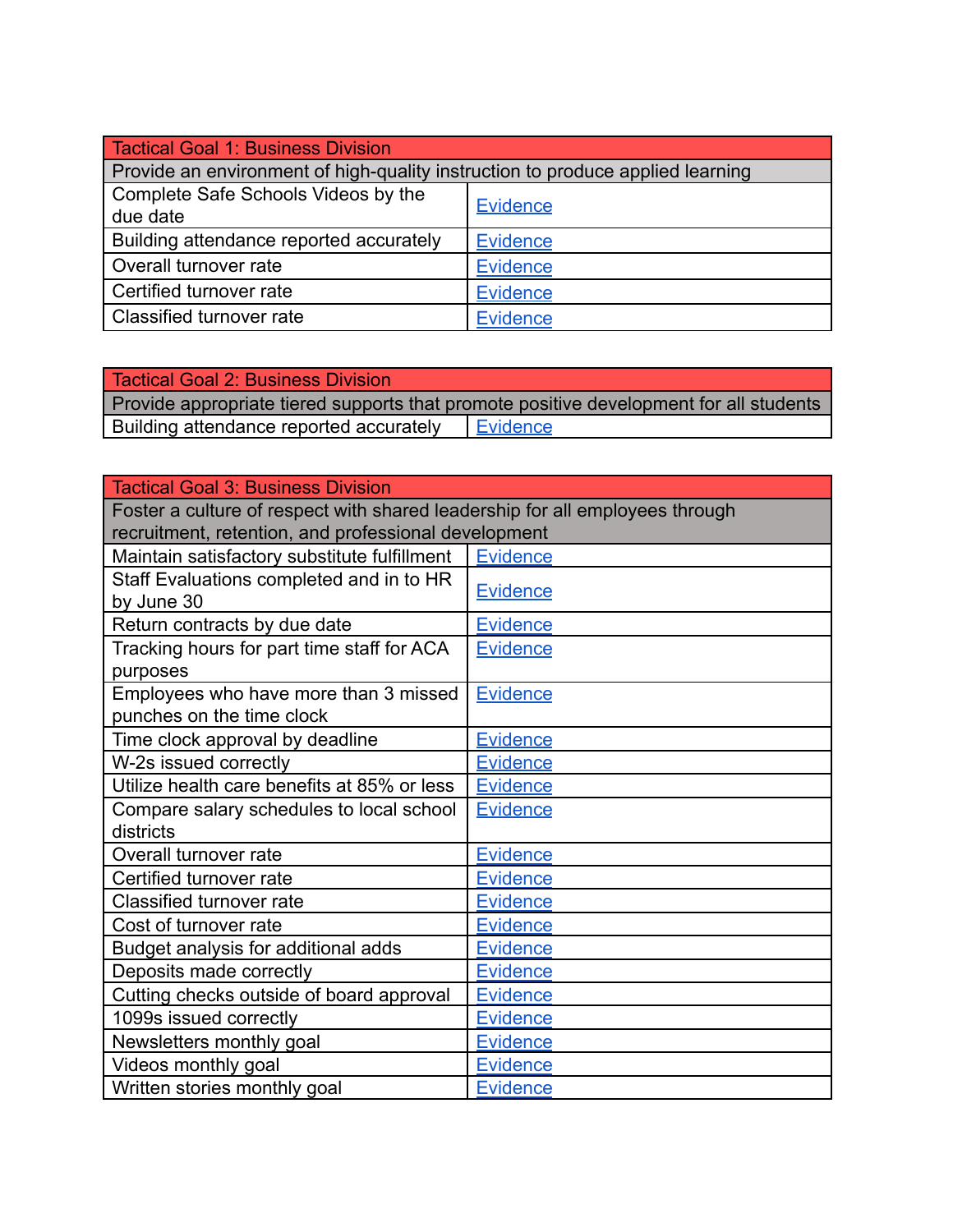| Tactical Goal 4: Business Division                                                 |                 |  |
|------------------------------------------------------------------------------------|-----------------|--|
| Partner with stakeholders to continue our development of a strong, innovative, and |                 |  |
| progressive school district                                                        |                 |  |
| Achieve a clean Audit                                                              | <b>Evidence</b> |  |
| Assure a 20% Operating Fund Balance                                                | <b>Evidence</b> |  |
| Maintain Capital Projects (Fund 4) Fund                                            | <b>Evidence</b> |  |
| <b>Balance</b>                                                                     |                 |  |
| Newsletters monthly goal                                                           | <b>Evidence</b> |  |
| Videos monthly goal                                                                | <b>Evidence</b> |  |
| Written stories monthly goal                                                       | <b>Evidence</b> |  |
| Social media monthly goal                                                          | <b>Evidence</b> |  |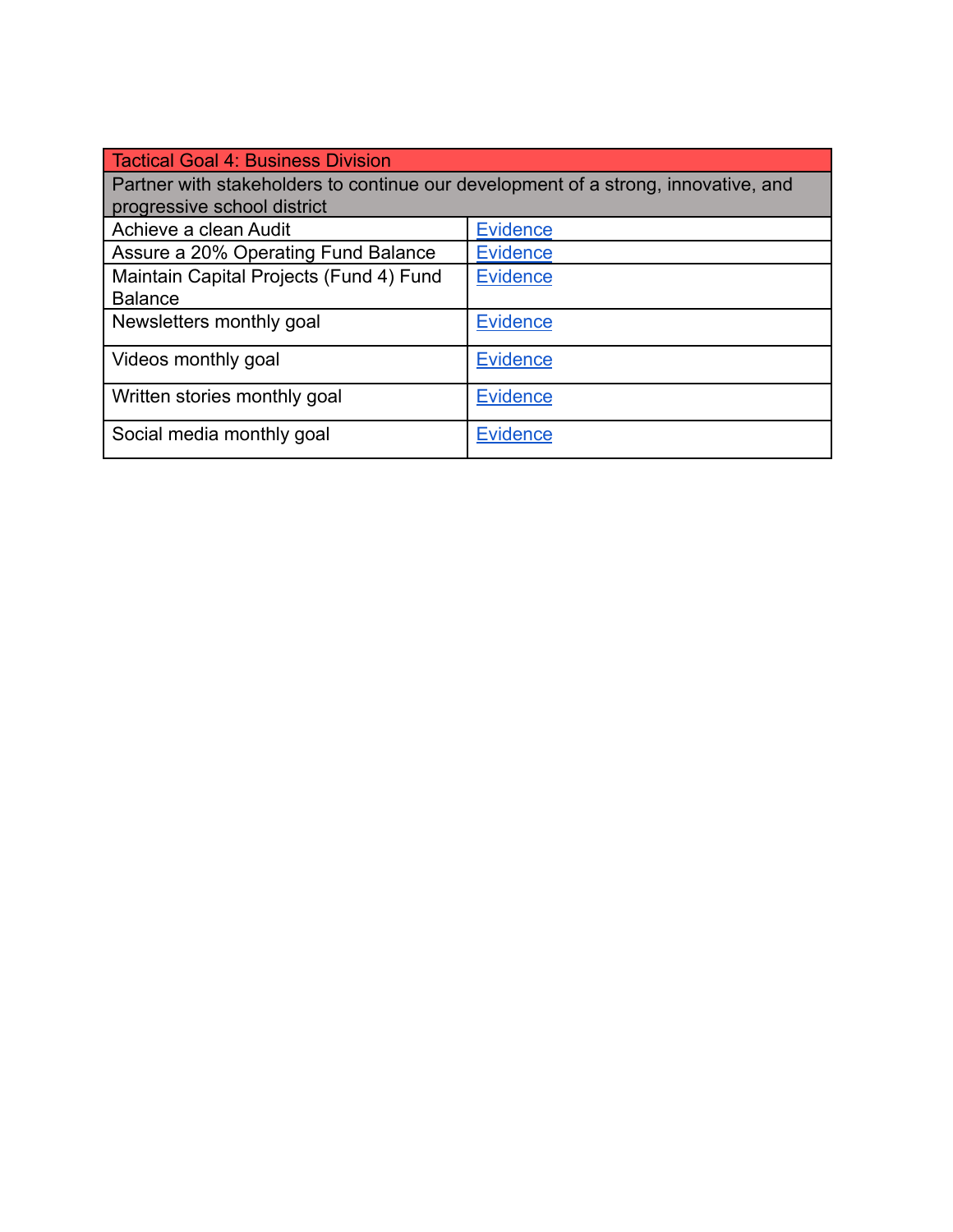| Tactical Goal 1: Learning Division                                             |                 |
|--------------------------------------------------------------------------------|-----------------|
| Provide an environment of high-quality instruction to produce applied learning |                 |
| Greater than 90% of all students attend                                        | <b>Evidence</b> |
| school 90% of the time                                                         |                 |
| Greater than 90% of all students graduate                                      | <b>Evidence</b> |
| in a 4-year cohort                                                             |                 |
| Greater than 85% of all students qualify                                       |                 |
| for Diploma &                                                                  | <b>Evidence</b> |
| Greater than 71.5% of grads at or above                                        |                 |
| state average on a college ready                                               | <u>Evidence</u> |
| assessment                                                                     |                 |
| Greater than 65% of grads college /                                            |                 |
| career ready with advanced credits or                                          | <b>Evidence</b> |
| credentials                                                                    |                 |
| At least 80% of kindergarten students                                          |                 |
| start the year ready                                                           | <b>Evidence</b> |
| All students will meet 2020 MPI targets as                                     | <b>Evidence</b> |
| measured by the MAP assessments                                                |                 |
| At least 90% of students involved in co-                                       |                 |
| extra-community-based activities                                               | <b>Evidence</b> |

| <b>Tactical Goal 2: Learning Division</b>                                              |                 |  |
|----------------------------------------------------------------------------------------|-----------------|--|
| Provide appropriate tiered supports that promote positive development for all students |                 |  |
| Aid students falling below 90%                                                         | <b>Evidence</b> |  |
| attendance                                                                             |                 |  |
| Assist students whose credit attainment                                                | <b>Evidence</b> |  |
| indicates a risk of not graduating                                                     |                 |  |
| Encourage students who are not eligible                                                | <b>Evidence</b> |  |
| for Diploma &                                                                          |                 |  |
| Provide supports for students scoring                                                  |                 |  |
| below the state average on a college                                                   | <b>Evidence</b> |  |
| ready assessment                                                                       |                 |  |
| Assist students not kindergarten ready                                                 | <b>Evidence</b> |  |
| Provide support for students not meeting                                               | <u>Evidence</u> |  |
| the 2020 MPI targets                                                                   |                 |  |
| Encourage students not involved in                                                     | <b>Evidence</b> |  |
| activities                                                                             |                 |  |
| Support students labeled as gifted                                                     | <b>Evidence</b> |  |
| Provide appropriate programs for                                                       |                 |  |
| students who need special education                                                    | <u>Evidence</u> |  |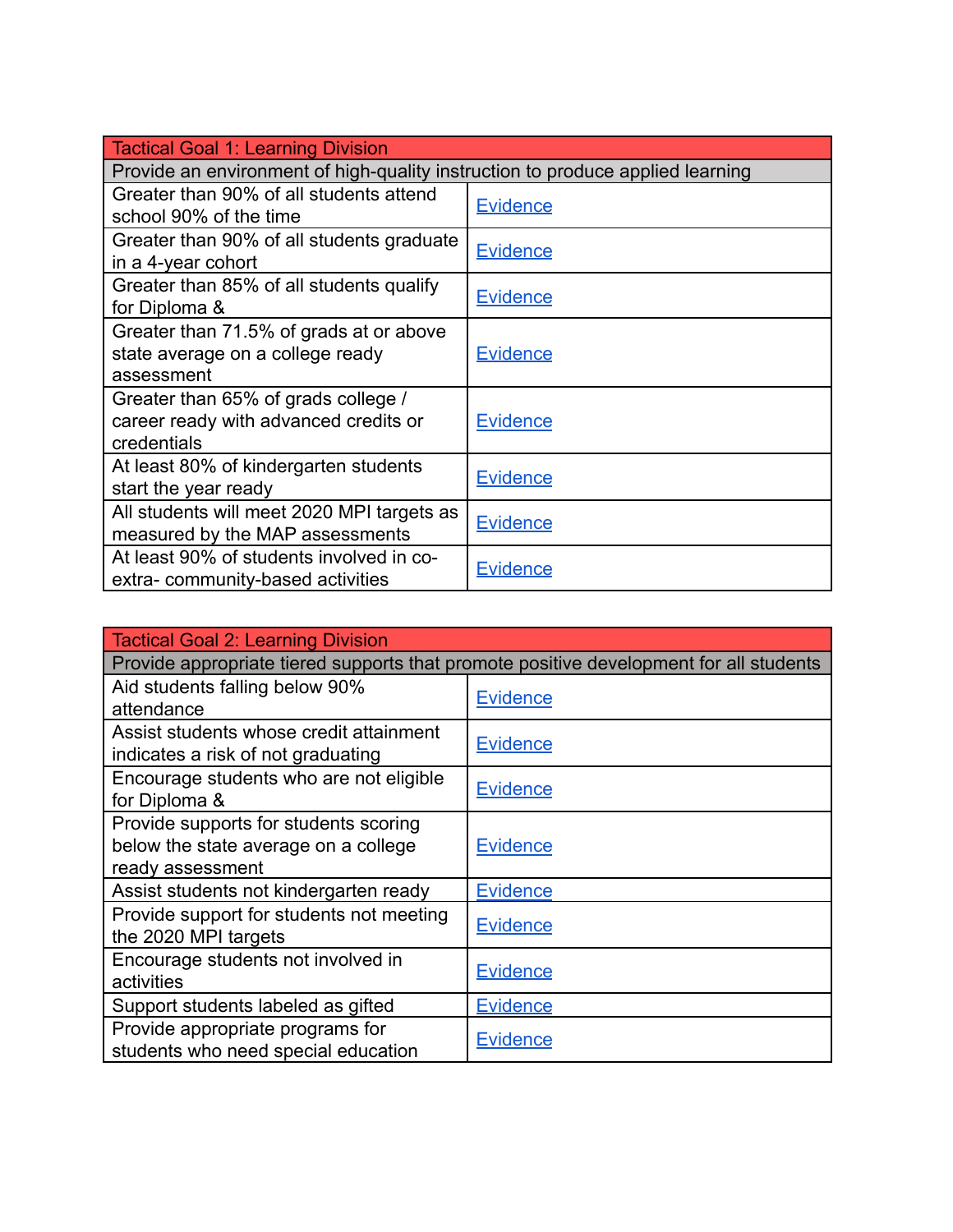| Tactical Goal 3: Learning Division                                           |                 |
|------------------------------------------------------------------------------|-----------------|
| Foster a culture of respect with shared leadership for all employees through |                 |
| recruitment, retention, and professional development                         |                 |
| Provide at least 6 hours of professional                                     | <b>Evidence</b> |
| development a year for each of the                                           |                 |
| targeted PD categories                                                       |                 |
| Maintain high participation rates for                                        | <b>Evidence</b> |
| in-district professional development                                         |                 |
| sessions                                                                     |                 |
| Score over an average of 4 out of 5 on                                       | <b>Evidence</b> |
| the PD exit survey for each session                                          |                 |
| measuring job relevance, implementation,                                     |                 |
| presenter preparedness, and application                                      |                 |
| Increase the number of staff members                                         | <b>Evidence</b> |
| participating in health/wellness                                             |                 |
| professional development by 3%                                               |                 |
| annually in each category                                                    |                 |
| Increase staff participation in the Cox                                      | <b>Evidence</b> |
| Health Health Risk Assessment (HRA) to                                       |                 |
| 51%                                                                          |                 |

| Tactical Goal 4: Learning Division                                                 |                 |
|------------------------------------------------------------------------------------|-----------------|
| Partner with stakeholders to continue our development of a strong, innovative, and |                 |
| progressive school district                                                        |                 |
| Create outside partnerships with                                                   |                 |
| organizations (business, non-profit, civil)                                        | <b>Evidence</b> |
| for each academy - goal 100%                                                       |                 |
| Create internship opportunities for                                                |                 |
| students in each academy - goal 100%                                               | <b>Evidence</b> |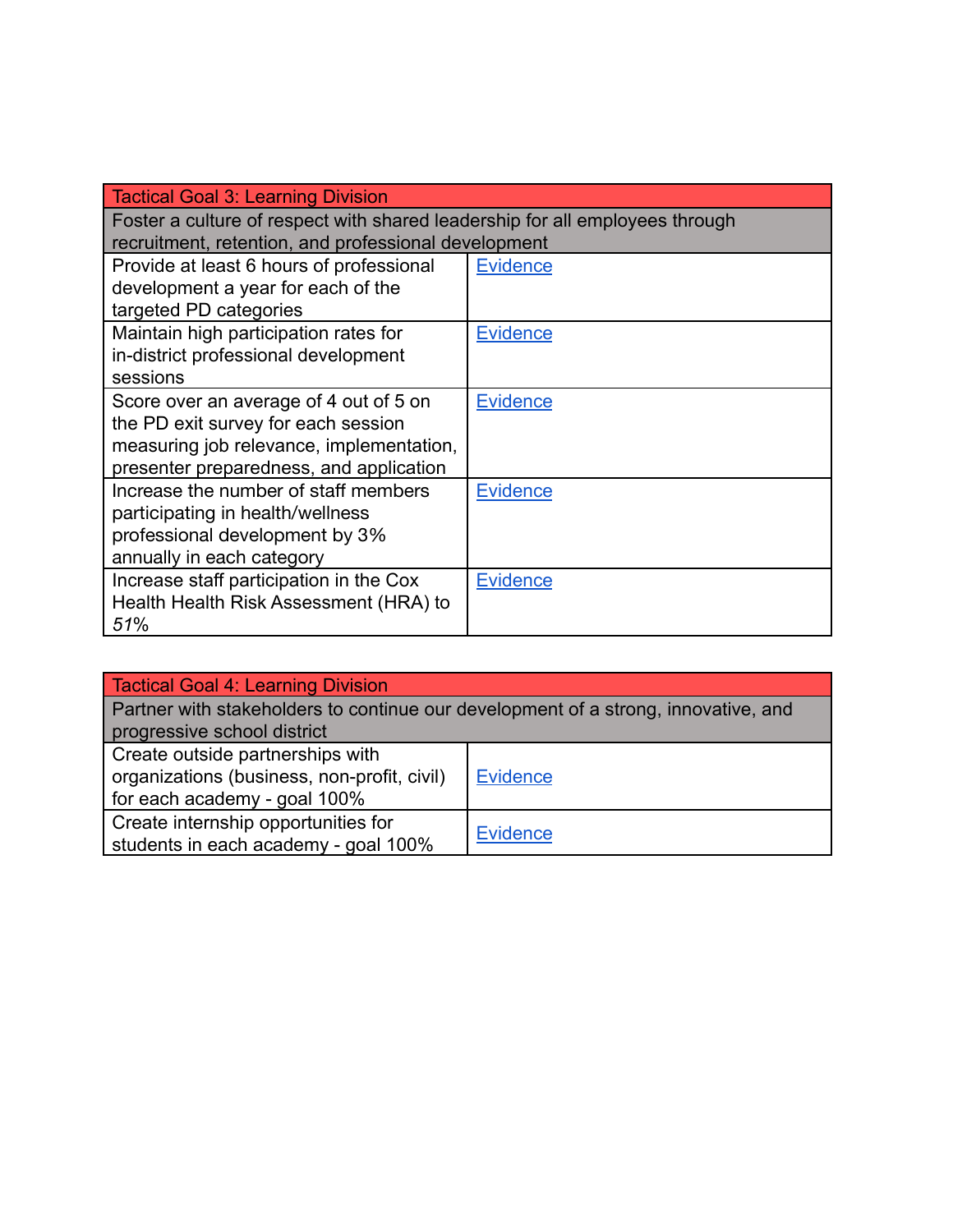| Tactical Goal 1: Operations Division                                           |                 |
|--------------------------------------------------------------------------------|-----------------|
| Provide an environment of high-quality instruction to produce applied learning |                 |
| Greater than 50% lunch participation rate                                      | <b>Evidence</b> |
| Greater than 95 combined scores on all<br>health inspections with no failures  | <b>Evidence</b> |
| Maintain greater than 100% of technology<br>replacement cycle                  | <b>Evidence</b> |
| Maintain greater than 95% on Missouri<br>State bus inspections                 | <b>Evidence</b> |
| <b>Increase Library Circulation</b>                                            | Evidence        |

| <b>Tactical Goal 2: Operations Division</b>                                            |  |
|----------------------------------------------------------------------------------------|--|
| Provide appropriate tiered supports that promote positive development for all students |  |
|                                                                                        |  |

| <b>Tactical Goal 3: Operations Division</b>                                  |                 |
|------------------------------------------------------------------------------|-----------------|
| Foster a culture of respect with shared leadership for all employees through |                 |
| recruitment, retention, and professional development                         |                 |
| Exceed 85% on technology performance                                         | <b>Evidence</b> |
| and customer service goals                                                   |                 |
| Exceed 85% on maintenance                                                    |                 |
| performance and customer service goals                                       | <b>Evidence</b> |
| Maintain daily operations and facility                                       | <b>Evidence</b> |
| improvements within annual budget                                            |                 |

| Tactical Goal 4: Operations Division                                                                                |                 |  |
|---------------------------------------------------------------------------------------------------------------------|-----------------|--|
| Partner with stakeholders to continue our development of a strong, innovative, and                                  |                 |  |
| progressive school district                                                                                         |                 |  |
| Achieve timely and effective<br>communications by maintaining greater<br>than 80% on monthly communication<br>goals | Evidence        |  |
| Exceed a combined 90% of all targets<br>and dates on itemized communication<br>plans                                | <b>Evidence</b> |  |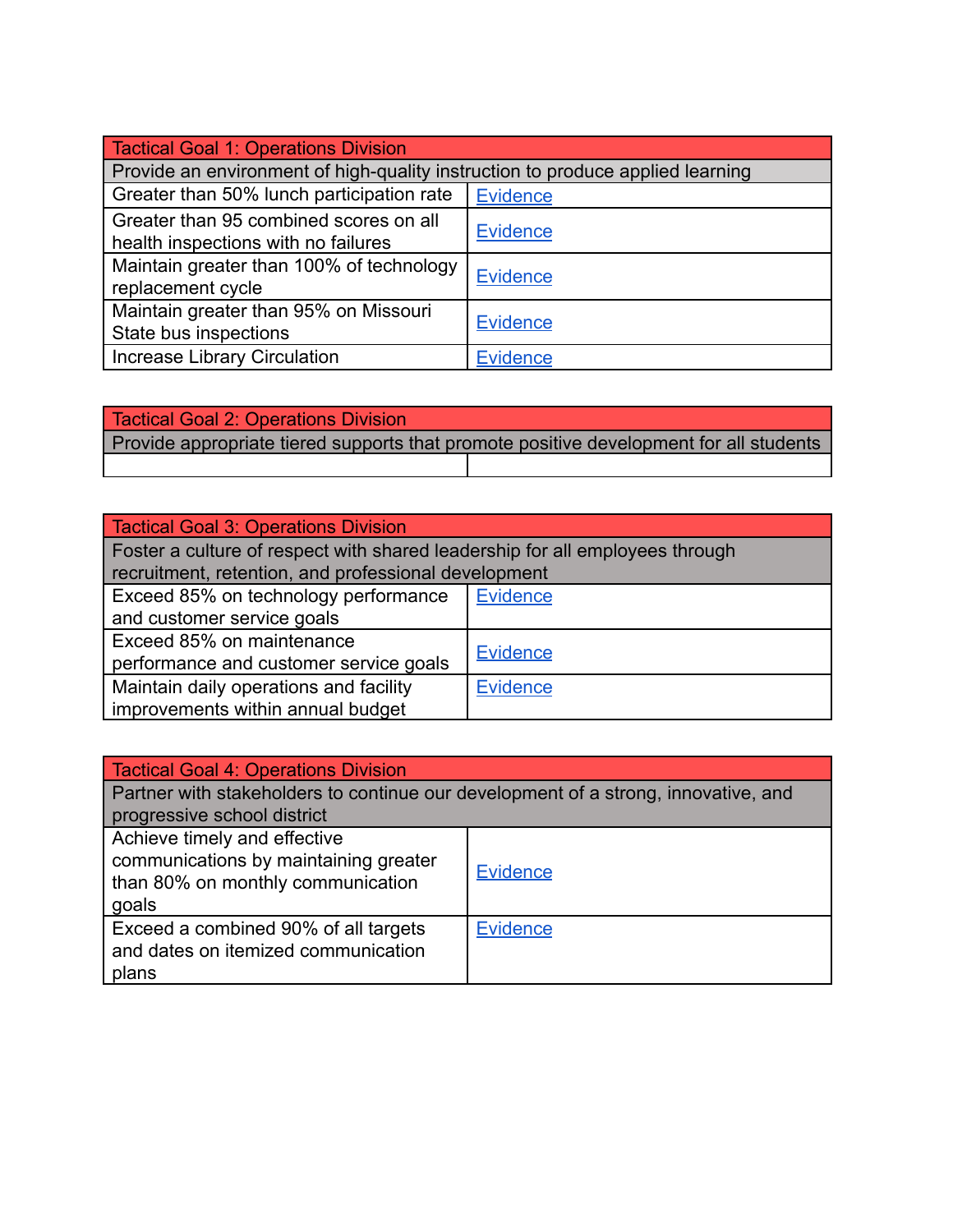## 2021-2022 CSIP Plan Schedule

| <b>CSIP Plans</b>                                                                        | Responsible Individual(s)                               | <b>CSIP</b><br><b>Indicator</b> | <b>Board Approval</b><br><b>Month</b> |
|------------------------------------------------------------------------------------------|---------------------------------------------------------|---------------------------------|---------------------------------------|
| <b>Building Plans aligned to</b><br><b>PLC</b>                                           | <b>Building Principals</b>                              | 2c                              | September                             |
| Perkins Plan 5-year Plan<br><b>CTE</b>                                                   | Asst. Supt. - CTE Coordinator                           | 1a, 4b                          | December                              |
| <b>Emergency Management</b><br>Plan                                                      | Assistant Superintendent of<br>Operations               | 3c                              | January                               |
| <b>Special Services Plan</b><br>(SPED Plan and Gifted<br>Plan)                           | <b>Executive Director of Special</b><br><b>Services</b> | 1a, 4b, 4c                      | February                              |
| <b>Wellness Plan</b>                                                                     | Assistant Superintendent of<br>Learning                 | 1a                              | February                              |
| <b>Curriculum/Assessment</b><br>Plan                                                     | Assistant Superintendent of<br>Learning                 | 1a,4b                           | <b>March</b>                          |
| <b>Guidance and</b><br><b>Counseling Plan</b>                                            | <b>Executive Director of Student</b><br><b>Services</b> | 1a                              | <b>March</b>                          |
| <b>District PD Plan</b>                                                                  | Assistant Superintendent of<br>Learning                 | 2a, 2b                          | <b>March</b>                          |
| <b>Communications/Public</b><br><b>Relations Plan</b>                                    | Assistant Superintendent of<br><b>Business</b>          | 5a, b                           | <b>April</b>                          |
| <b>Intervention Plan (ELL,</b><br>LAU, Federal Programs,<br><b>RTI, Attendance Plan)</b> | <b>Executive Director of Student</b><br><b>Services</b> | 1a, 1b                          | <b>April</b>                          |
| <b>Technology Plan</b>                                                                   | Assistant Superintendent of<br>Operations               | 4a                              | May                                   |
| <b>Multi-year Facility</b><br>Improvement &<br><b>Maintenance Plan</b>                   | Assistant Superintendent of<br>Operations               | 3b                              | June                                  |